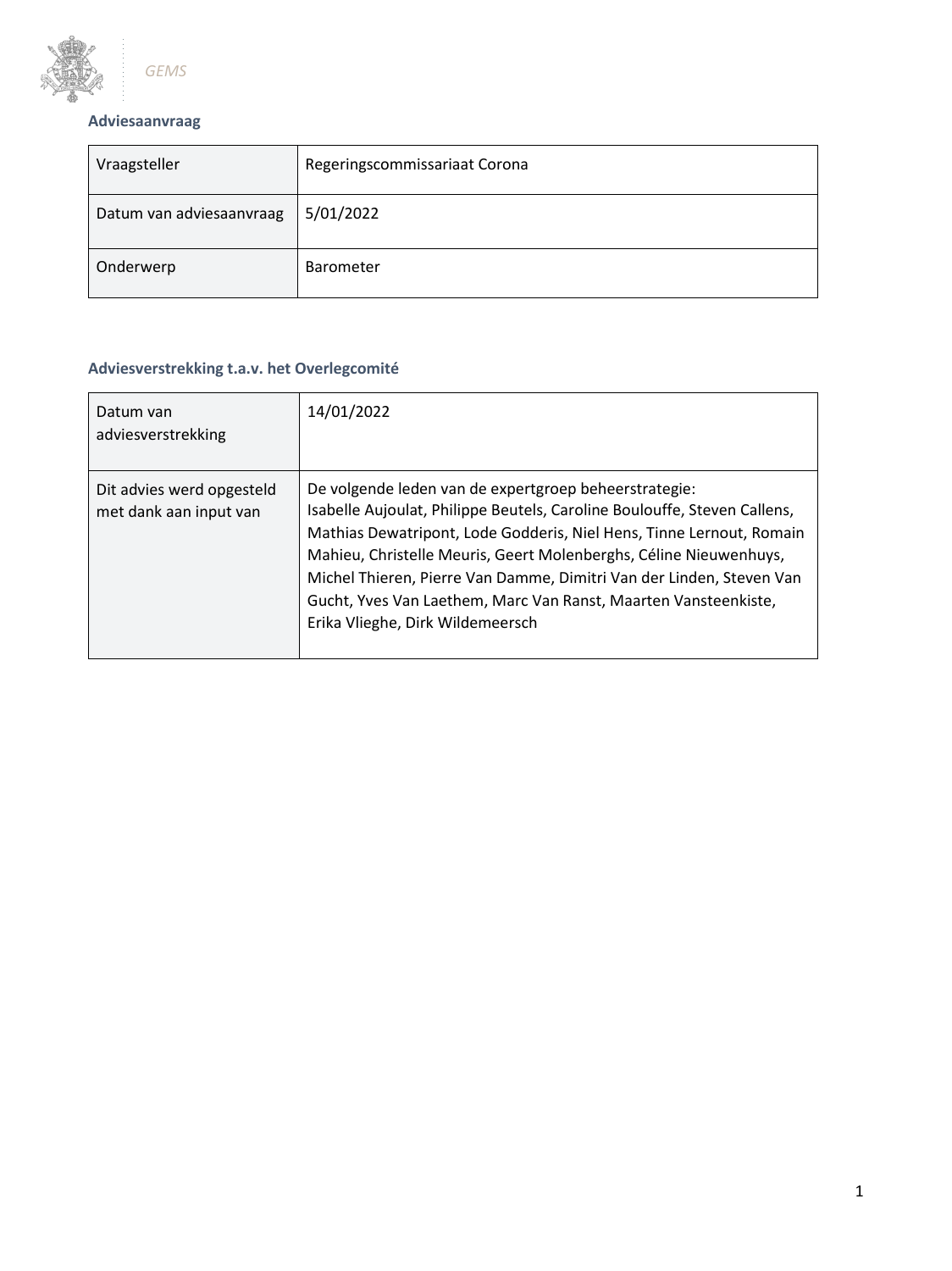- **1. General considerations on the concept of the barometer**
- a. The Corona Commissariat was requested after the OCC of 3/12/2021 to "develop a simplified management strategy that anticipates, on the basis of phased, balanced and conditioned measures, how a default safe epidemiological situation can be achieved".

The risk assessment group (RAG) issued on 15 December 2021 an [updated advice](https://covid-19.sciensano.be/sites/default/files/Covid19/20211215_Advice_RAG_Thresholds%20riskmanagement_Update_FR.pdf) on a simplified risk assessment and classification system, which consists of three pandemic management levels (1, 2, 3) and one 'baseline situation' level (0):

- A level 0: corresponds to a complete endemic,seasonal viral circulation of SARS-CAV2 and other respiratory viruses (eg influenza, RSV) with which the health care system capcity can cope without imposing permanent or seasonally adjusted NPI's.
- Level 1: virus circulates at low level, epidemiological situation is stable with presence of a set of measures, and impact on the healthcare system is limited
- Level 2: increasing viral circulation, with beginning impact on the health care system. Additional measures are needed to reverse the situation
- Level 3: high viral circulation, important risk of overload for the health care system

The criteria to define the level are composed of main indicators for the burden on the health care system, both in hospitals and in general practitioners, as well as auxiliary indicators for infections, the reproduction rate of infections and the positivity rate, which have an early and predictive character for the expected burden in the health care system.

| Level   | 7d incidence hosp                          | <b>ICU</b><br>capacity               | Number of<br>contacts with<br><b>GPs for COVID</b> | <b>Positivity</b><br>rate | <b>Rt</b><br>infections | 14d incidence infections |
|---------|--------------------------------------------|--------------------------------------|----------------------------------------------------|---------------------------|-------------------------|--------------------------|
| Level 1 | < 4/100.000<br>(i.e. < 65 nh/d)            | <15%                                 | < 50/100.000                                       | $0 - 3%$                  | $0 - 1$                 | $<$ 200/100.000          |
| Level 2 | $4 - 9/100.000$<br>$(i.e. 65-149 nh/d)$    | $15 - 24%$                           | 50-99/100.000                                      | $5 - 9%$                  | $1 - 1,2$               | 200 - 499/100.000        |
| Level 3 | $\geq 10/100000$<br>(i.e. $\geq$ 150 nh/d) | $\geq 25\%$<br>(i.e. $~500$<br>beds) | $\geq 100/100.000$                                 | $\geq 10\%$               | $\geq 1.3$              | $\geq$ 500/100.000       |

Main indicators are indicated in grey

As mentioned in the advice dd. 30/6/21, the GEMS would like to highlight the importance of using such epidemiological thresholds. Thresholds are a guideline to foresee when measures need to be taken or can be relaxed with the purpose of (i) avoiding large resurgence and (ii) maintaining the motivation of the population to adhere to certain measures. Thresholds may increase risk awareness (which is a driver for motivation) as they give an indication of what is perceived as 'high risk' and 'lower risk'. It is important to note that crossing the thresholds does not automatically imply a change of alarm level, but rather is the subject of an assessment by the RAG and subsequent political consideration and decision.

Indirectly, these thresholds take also new evolutions (e.g. new VOC and possible impact on the vaccine effectiveness) and seasonal effects into account.

b. For each of these alarm levels, we propose here a set of (generic) measures (see table in paragraph 3), based on available evidence and epidemiological rationale as displayed in our earlier advice documents.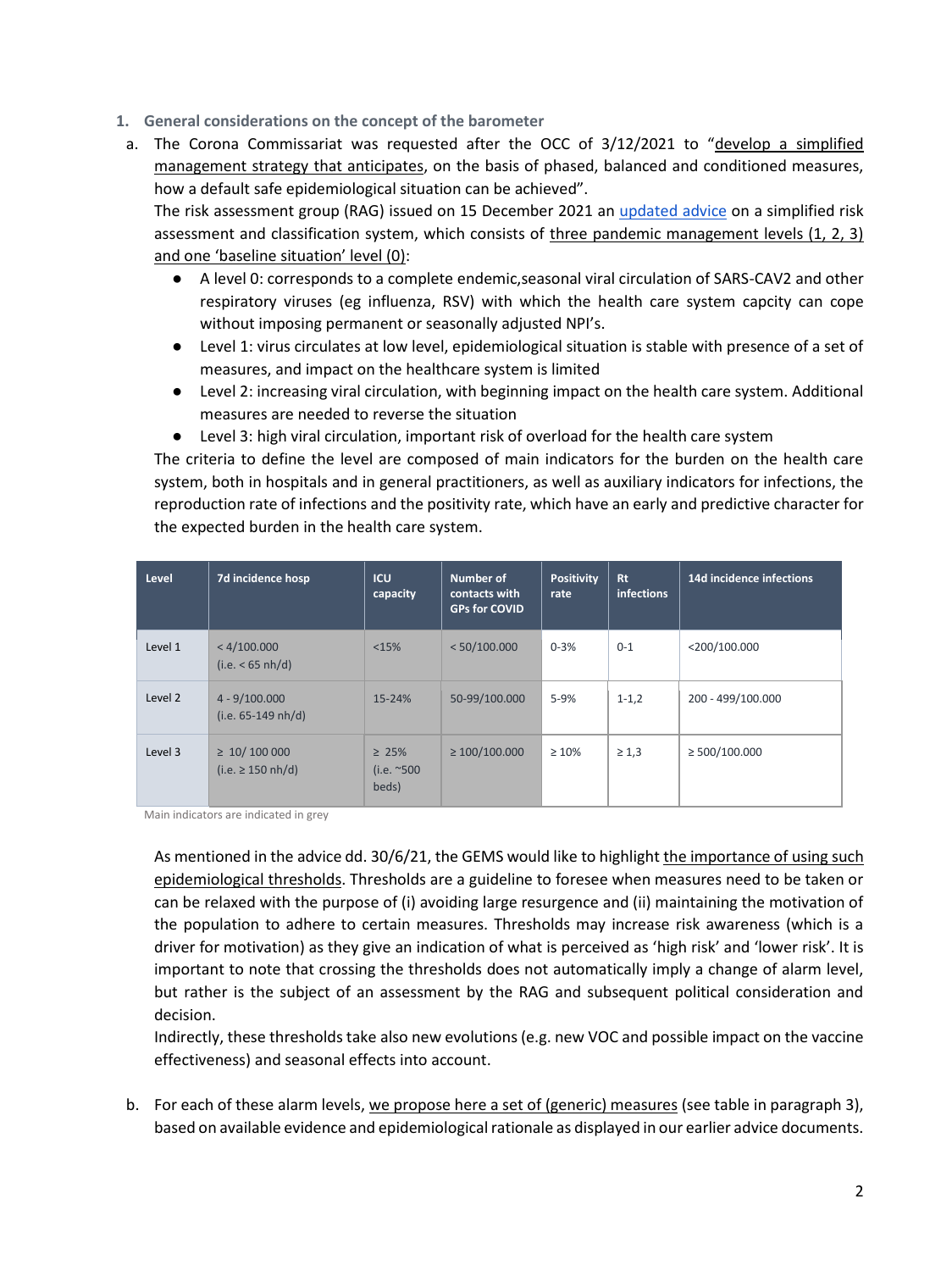These generic measures can serve as a base to further develop more operationalized measures per sector or per type of activity.

- c. Ideally, a barometer should be all encompassing, taking the epidemiologic footprint of all measures or activities for a certain management level into account, including personal life, workplace, education system, group activities, events with audiences etc…. However, with this document we respond to the actual political advice request focused on the following sectors/activities: horeca (including nightlife), events with audiences, group activities. The latter two include the sectors of sports, culture, events, religion, youth.
- d. When defining measures for management levels 2 and 3, it is important to realise that early intervention is essential to prevent further deterioration of the situation. It is thus better to apply stricter measures as soon as possible to break the curve of infections and as stated in [GEMS dd.](https://fdn01.fed.be/documents/1943c59886847d0895a02fb84bf0973f/GEMS_031_Considerations%20and%20Recommendations%20for%20OCC%2022_12-1.pdf)  [2021/12/12](https://fdn01.fed.be/documents/1943c59886847d0895a02fb84bf0973f/GEMS_031_Considerations%20and%20Recommendations%20for%20OCC%2022_12-1.pdf), "*from the early stages of the pandemic, we can learn that typically, countries that implemented non-pharmaceutical interventions in the early stages of the pandemic appear to have better short-term economic outcomes and lower mortality, compared with countries that imposed nonpharmaceutical interventions during the later stages of the pandemic*".
- e. This barometer should be taken as a living document, as it may evolve over time along new insights or evolutions. Several factors might already influence changes in the measures applied:
	- Seasonal changes with an important impact on peak disease burden and health care usage may require adaptions to the taken measures.
	- The emergence of new VOC with changing virulence and impact on vaccine efficacy of boosters
	- The availability of treatments for medically vulnerable people
	- Changes in measures in neighbouring countries or international measures might influence change in the measures taken in Belgium - although this points out clearly the need for a more EU collaborative approach to pandemic management<sup>1</sup>,<sup>2</sup>

### **2. Specific notes and reflections on measures and sectors**

### a. **On ventilation and air quality**:

Given the airborne nature of SARS-CoV-transmission, the body of evidence has grown on the importance of adequate ventilation and indoor air quality as one of the most important interventions for a sustainable containment of viral circulation. Therefore, we believe that a very strong emphasis should be placed on investments to improve the air quality in all public indoor settings (including horeca, performance halls, sports infrastructure, shops, public transport, schools,...)<sup>3</sup>.

Closely related to this, density reductions may be needed to maintain indoor air quality levels, and safe distance and mask wearing have additive importance in the 'Swiss cheese' approach (no single intervention is 100% perfect, hence several interventions need to be combined in high viral circulation situations).

Efforts to develop an accreditation/certification for ventilation systems and economic incentives (such as 0% loans) should be provided to help businesses install and utilise appropriate ventilation systems at their venues. This will not only ensure safety for the current pandemic but will prepare for future

<sup>1</sup> <https://www.sciencedirect.com/science/article/pii/S2666776221001988>

<sup>2</sup> [https://www.thelancet.com/journals/lancet/article/PIIS0140-6736\(21\)01808-0/fulltext](https://www.thelancet.com/journals/lancet/article/PIIS0140-6736(21)01808-0/fulltext)

<sup>3</sup> https://www.rehva.eu/activities/covid-19-guidance/rehva-covid-19-guidance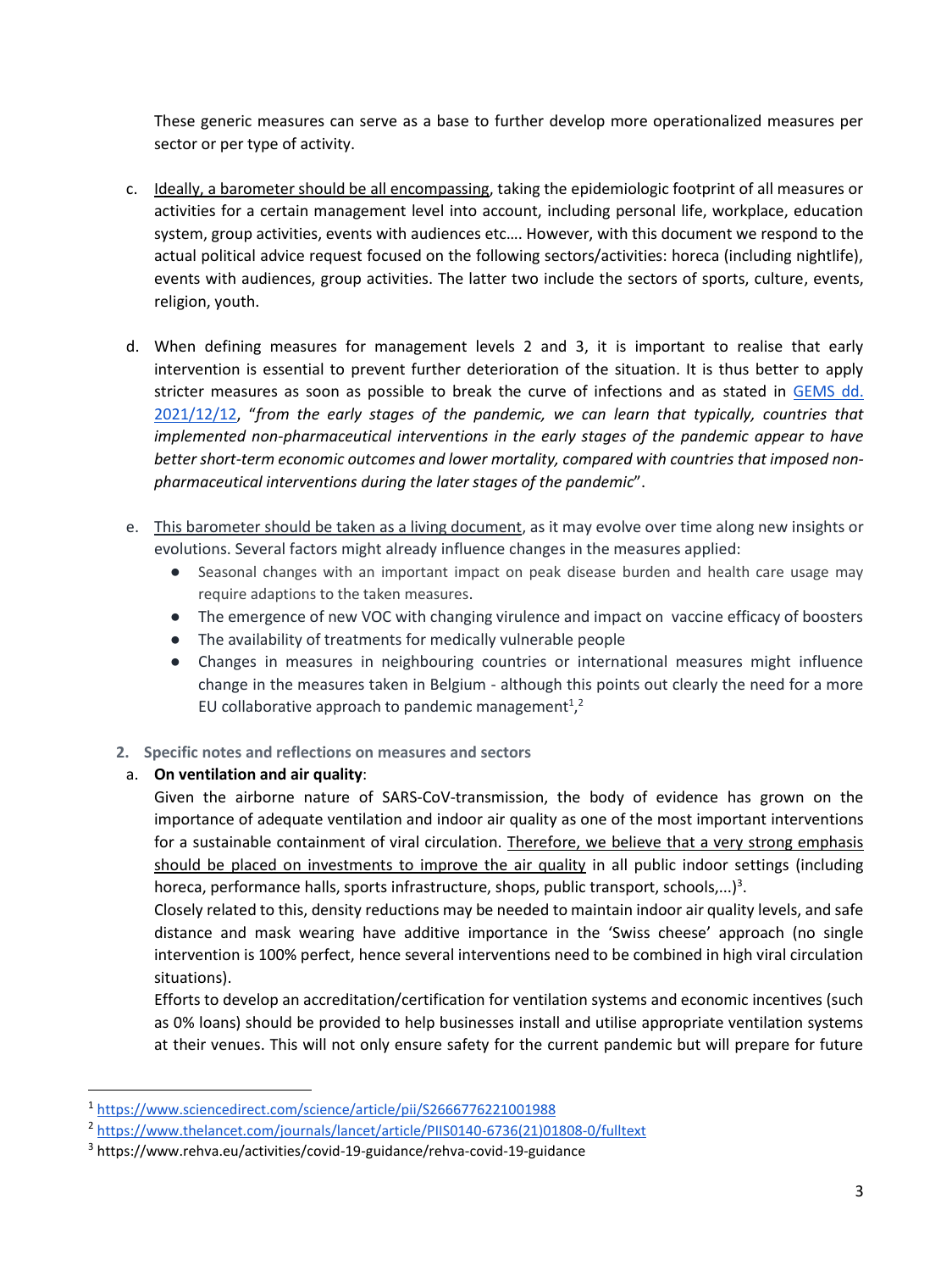pandemics and ensure a more hygienic environment in general. We refer to the work and recommendations of the Task Force Ventilation.

### b. **On the use of the covid-safe-ticket (CST) or 1G/2G/3G**:

The CST, a composite certificate of status on vaccination/recent infection/negative test was originally implemented as a transitory measure during the first vaccination campaign. In our [GEMS-advice dd.](https://d34j62pglfm3rr.cloudfront.net/downloads/GEMS%2B_Report+vaccination_20210519_final.pdf)  [19/5/2021,](https://d34j62pglfm3rr.cloudfront.net/downloads/GEMS%2B_Report+vaccination_20210519_final.pdf) we recommended its use for high risk large scale gatherings where NPIs are not likely to be respected at all times (e.g. large festivals), in order to select audiences with the lowest infection risk. In a [subsequent advice dd. 18/8/21,](https://d34j62pglfm3rr.cloudfront.net/downloads/GEMS%2B+19082021_final.pdf) we suggested broadening its use for at-risk activities such as midsized events, night life, student life, fitness/sports clubs, …, where the motivation should be to reduce the risk and install a risk reduction culture.

The CST was applied for nightlife on October 1, then extended to horeca and all kinds of events on October 15 in Brussels and on November 1 elsewhere in Belgium. Unfortunately, its use was often interpreted by the organisers and participants as a 'proof of 100% safety' and was associated with excessive confidence in vaccination and the abandonment of all other measures (e.g. mask wearing, distance keeping,...) in Flanders. This has led to a societal false sense of security, and subsequent numerous infections following events, gatherings and group activities. In addition, implementing the CST did not have a significant effect on the vaccination rate e.g. in Brussels and the negative impact on social cohesion is evident. In addition, the CST represents a real difficulty for the 40% of Belgians who have low digital skills, people who do not have a suitable phone (the Covidsafe app requires advanced software) and people who, for financial reasons, have very limited access to the internet (and 3G or 4G).The effects on the local economy in neighbourhoods where the vaccination rate is low (horeca for eg.) would benefit from being documented.

It is therefore once again necessary to emphasize that : (i) there is no single 'magic bullet' when significant virus circulation is a challenge, neither testing, nor recovery nor vaccination ; (ii) depending on the activity, multiple lines of defence are needed; (iii) any measure that reduces personal freedom should be stopped whenever concerns about health impact and health system functioning allow for it. Finally, this is not a 'Belgian epidemic'. It is therefore natural to be consistent with European rules in terms of the definition and duration of covid passes. They also will need to be at least technically maintained to enable both leisure and business travel continuity, likely at least throughout 2022. *GEMS*



It is therefore important to revise the possible use and positioning of such a certificate, while keeping the current CST measures in place until a new solution has been found. We have the following considerations:

- 1. It is not opportune to lump together 3 medical settings which are epidemiologically not equal: vaccination status (solid protection against severe disease, but much less so against infection and transmission), recent infection (e.g. recent infection with Delta does not protect sufficiently from Omicron infection) and negative test (only information on possible contagiousness, with limitations of false negative/positive tests). Vaccination status gives information on the individual and health care impact of a possible infection, but much less so for contagiousness.
- 2. It is therefore better and more transparant to evolve towards (1) a proof of vaccination ('1G'), as a proxy for personal protection against severe disease and (2) a proof of a negative test (RAT) as a proxy of low/no contagiousness.
- 3. Nevertheless, the use of a vaccination certificate with or without a negative Rapid Antigen Test (RAT) could have a role to reduce the risks of superspreading events and subsequently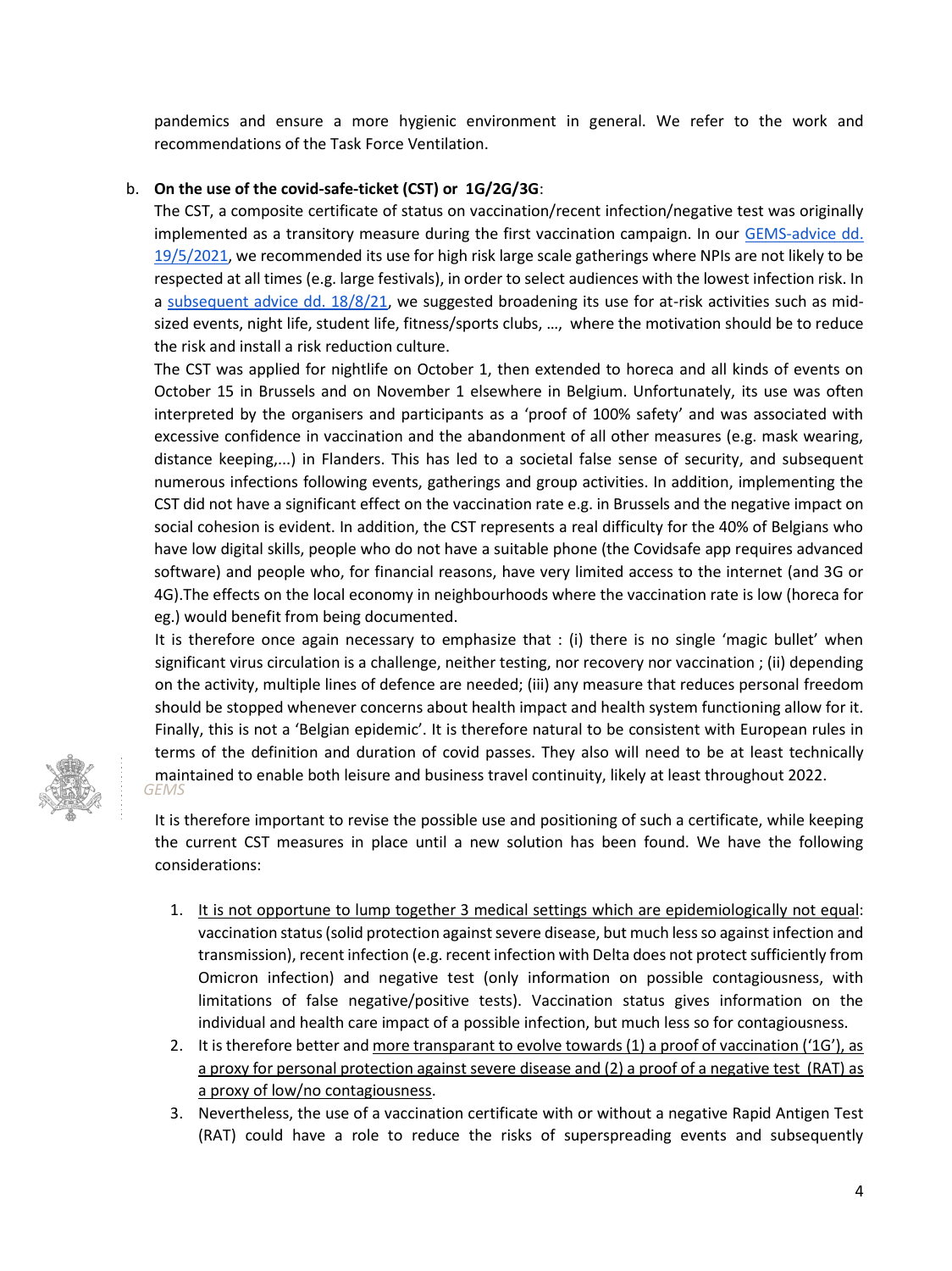accelerated spread of virus with a disproportionately large impact on disease burden with particularly high epidemiological risk (e.g. nightlife, mass gatherings, horeca, culture, other activities incompatible with good ventilation and/or mask wearing) and could be of use in future 'transition' periods between adjustments of vaccination programmes (e.g. adapted to a new VOC). Their application however can only be a complement and not a substitute for other preventive interventions such as adequate ventilation and/or the use of masks until the epidemic subsides, and affordability of the tests remains an important incentive for their use

4. The use of a vaccination certificate versus a broader vaccination mandate is the subject of a societal and political debate and goes beyond the mandate of this advice.

### c. **On the use of masks**

- We refer to Superior Health Council and Risk Assessment Group (RAG) subsequent advices on [masks.](https://www.google.com/url?q=https://covid-19.sciensano.be/sites/default/files/Covid19/20210201_Advice_Consensus_useoffacemasks_NL.pdf&sa=D&source=docs&ust=1642004865145925&usg=AOvVaw2lb0KzD367BSC3Ei-QFtwU) Recent evidence confirm the effectiveness of mask wearing as a (partial) protection for viral transmission, with even higher protection capacity for FFP2-masks<sup>4</sup>.
- Given the easier spread of Omicron, the limited vaccine-induced protection of medically vulnerable persons, and the significantly higher protection of FFP2-masks in protecting both the influx and outflux of aerosols, we would recommend their use as an additional layer of protection for medically vulnerable persons, health care professionals, teachers and people who are have frequent interactions with a lot of individuals, especially where large groups gather or where ventilation is limited (e.g. staff in public transport, events, horeca,..). That would however require sufficient availability with low or no financial barrier.
- The availability and affordability of the masks (FFP2, surgical for adults and for children) is an important incentive for their use.

<sup>4</sup> <https://www.ncbi.nlm.nih.gov/pmc/articles/PMC8670465/pdf/pnas.202110117.pdf>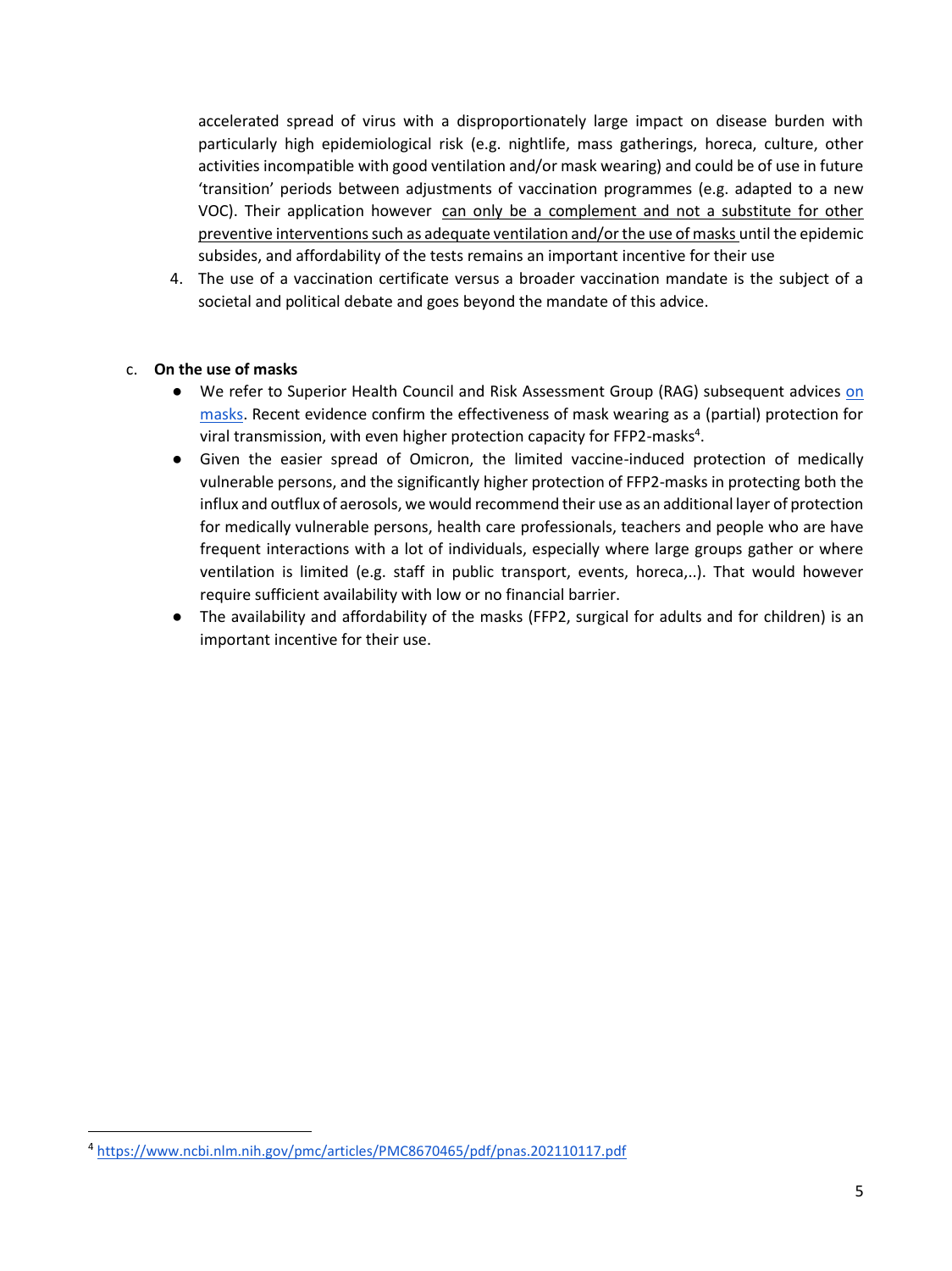

As per explicit request of the policy makers for whom this advice is intended, we have focused on the requested field (i.e. horeca, events with audience, group activities) and have excluded any specific considerations related to education, work, private life, high contact professions from this advice.

| Suggested barometer 10/01/2022                                     |                                   |                                                                                                                                                                                                                                                            |                                                                                                                                                                                                                |                                                                                   |                                                                                                                                                     |  |
|--------------------------------------------------------------------|-----------------------------------|------------------------------------------------------------------------------------------------------------------------------------------------------------------------------------------------------------------------------------------------------------|----------------------------------------------------------------------------------------------------------------------------------------------------------------------------------------------------------------|-----------------------------------------------------------------------------------|-----------------------------------------------------------------------------------------------------------------------------------------------------|--|
|                                                                    |                                   | Level 1                                                                                                                                                                                                                                                    | Level 2 (all measures on top of level 1<br>measures)                                                                                                                                                           | Level 3 (all measures on top of level 2<br>measures)                              | Rationale, evidence and references                                                                                                                  |  |
| <b>Basic set of</b><br>measures<br>(applicable to all<br>citizens) | <b>Ventilation</b>                | Indoor air quality in public buildings<br>according to standards (CO2 below<br>900-1200 ppm) preferably accredited<br>by public authorities.<br>Stimulate also adequate ventilation in<br>private homes/settings                                           | Guarantee of sufficient ventilation and/or air<br>purification minimum 40m3 (or 900ppm)                                                                                                                        | Idem                                                                              | see references 1, 2, 3                                                                                                                              |  |
|                                                                    | Hygiene                           | Hand and cough hygiene                                                                                                                                                                                                                                     | $Idem +$<br>Keep a safe distance from persons outside<br>household<br>Reduce and stabilize number of close contacts                                                                                            | $Idem +$<br>Limit number of close contacts to a<br>strict minimum                 |                                                                                                                                                     |  |
|                                                                    | <b>Testing</b><br>&<br>Quarantine | Testing and self-isolation when ill, if<br>no specific procedures; otherwise<br>testing, isolation and quarantine<br>according to procedures                                                                                                               | Testing, isolation and quarantine according to<br>procedures                                                                                                                                                   | Idem                                                                              |                                                                                                                                                     |  |
|                                                                    | Masks                             | For all from ages 12 y old in:<br>Health care settings;<br>Public transport;<br>Other crowded indoor<br>settings;<br>FFP2-masks recommended for<br>$\overline{\phantom{a}}$<br>medically vulnerable people<br>and other high risk settings<br>(see above). | For all from ages 6 y old in:<br>All public indoor spaces;<br>$\overline{\phantom{a}}$<br>Crowded outdoor;<br>$\sim$<br>FFP2-masks recommended for medically<br>$\overline{\phantom{a}}$<br>vulnerable people. | Idem                                                                              | see references 4, 5, 6, 7                                                                                                                           |  |
|                                                                    | Vaccination                       | Maximal motivation of complete<br>vaccination for entire eligible<br>population $(= 5$ y onwards).                                                                                                                                                         | Idem<br>In high-risk settings, CST (or vaccination proof +<br>RAT) may be applied                                                                                                                              | Idem<br>In high-risk settings, CST (or vaccination<br>proof + RAT) may be applied |                                                                                                                                                     |  |
| Horeca (general)                                                   | Ventilation                       | Indoor air quality according to<br>standards (CO2 below 900-1200<br>ppm)                                                                                                                                                                                   | Guarantee of sufficient ventilation and/or air<br>purification minimum 40m3 (or 900ppm)                                                                                                                        | Idem                                                                              | Evidence of increased risk (esp. bars)<br>see reference 4<br>Eating & drinking are not compatible with<br>mask wearing, which should lead to higher |  |
|                                                                    | <b>Protocols</b>                  | Horeca protocol should be respected                                                                                                                                                                                                                        | Idem                                                                                                                                                                                                           | Idem                                                                              | priority of adequate ventilation                                                                                                                    |  |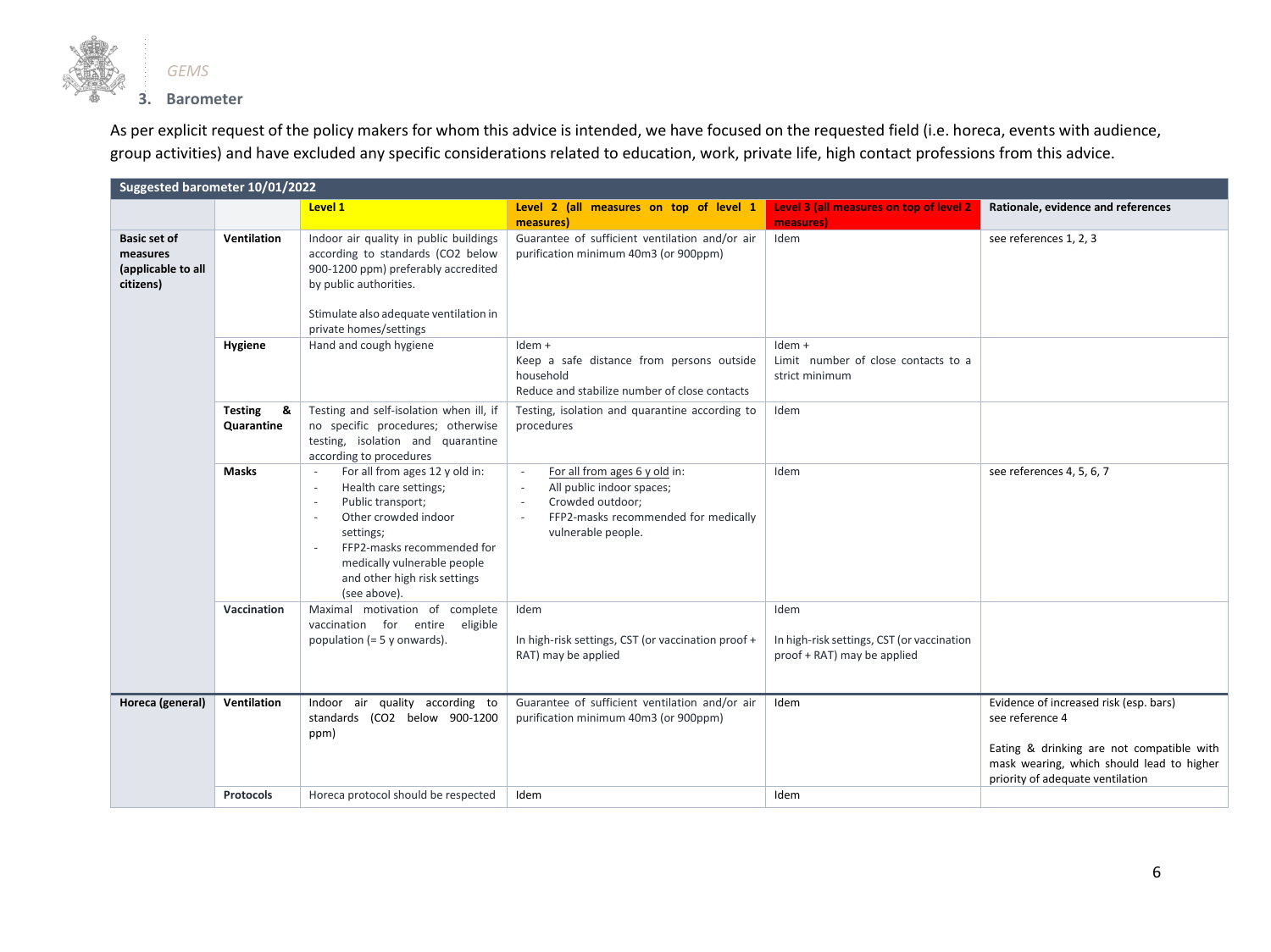|                                                                                                         | <b>Masks</b>        | All staff must wear a mask when<br>moving around and working closely<br>together. | Idem $+$ all staff and clients from 6 years of age<br>must wear a mask when not eating/drinking.                                                       | Idem                                                                                                                                                                                                                                                                                                                                                       |                                                                                                                                                                                                                                                                                                                                                 |
|---------------------------------------------------------------------------------------------------------|---------------------|-----------------------------------------------------------------------------------|--------------------------------------------------------------------------------------------------------------------------------------------------------|------------------------------------------------------------------------------------------------------------------------------------------------------------------------------------------------------------------------------------------------------------------------------------------------------------------------------------------------------------|-------------------------------------------------------------------------------------------------------------------------------------------------------------------------------------------------------------------------------------------------------------------------------------------------------------------------------------------------|
|                                                                                                         | Capacity            |                                                                                   | Tables of max 4-6 persons with 1,5 m between<br>persons at different tables, only seated                                                               | Idem                                                                                                                                                                                                                                                                                                                                                       | see reference 8                                                                                                                                                                                                                                                                                                                                 |
|                                                                                                         | <b>Closing hour</b> |                                                                                   |                                                                                                                                                        | Earlier closing hour to limit risks in bars<br>and busy restaurants (e.g. 10-11pm)                                                                                                                                                                                                                                                                         |                                                                                                                                                                                                                                                                                                                                                 |
|                                                                                                         | Closing<br>activity |                                                                                   |                                                                                                                                                        | Indoor horeca may need to close if<br>sanitary situation is not under control<br>Outdoor horeca requires strict non-<br>crowding interventions                                                                                                                                                                                                             |                                                                                                                                                                                                                                                                                                                                                 |
| Horeca<br>(nightlife/discos<br>/dancing)                                                                | Ventilation         | Indoor air quality according to<br>standards (CO2 below 900-1200<br>ppm)          | Guarantee of sufficient ventilation and/or air<br>purification minimum 40m3 (or 900ppm)                                                                | Close activity                                                                                                                                                                                                                                                                                                                                             | Multiple epidemiological defence lines can or<br>are often not well maintained (keeping<br>wearing<br>masks,<br>adequate<br>distance,                                                                                                                                                                                                           |
|                                                                                                         | Protocols           | Horeca/sector protocol should be<br>respected                                     | Idem                                                                                                                                                   |                                                                                                                                                                                                                                                                                                                                                            | ventilation). Early intervention (i.e. very strict<br>measures or closure) is essential as this                                                                                                                                                                                                                                                 |
|                                                                                                         | Masks               | All staff must wear a mask when<br>moving around                                  | Idem                                                                                                                                                   |                                                                                                                                                                                                                                                                                                                                                            | activity can fuel viral resurgence<br>see reference 4                                                                                                                                                                                                                                                                                           |
|                                                                                                         | Test/CC             |                                                                                   | 1-2G + negative RAT                                                                                                                                    |                                                                                                                                                                                                                                                                                                                                                            |                                                                                                                                                                                                                                                                                                                                                 |
|                                                                                                         | Capacity            |                                                                                   | Reduced max capacity (e g 50%, related to<br>ventilation capacity)                                                                                     |                                                                                                                                                                                                                                                                                                                                                            |                                                                                                                                                                                                                                                                                                                                                 |
| <b>Group activities</b><br>(e.g. cultural<br>and sportive<br>societies, youth<br>societies,<br>leisure) | Ventilation         | Indoor air quality according to<br>standards (CO2 below 900-1200<br>ppm)          | Guarantee of sufficient ventilation and/or air<br>purification minimum 40m3 (or CO2 < 900ppm)                                                          | On top of general measures, only<br>outdoor activities in small groups (e.g.<br>max 10-20 p) where distance can be<br>kept and/or masks can be worn<br>Exceptions may be described for<br>specific vulnerable small groups (youth<br>with psychosocial health problems,<br>people with sensory impairment or<br>disabilities, etc.) and for non-contact or | These activities are often organized on a<br>voluntary, non-professional basis, which has<br>implications for accountability<br>for<br>implementation of ventilation, protocols,<br>Local authorities or the venue owners should<br>be responsibilized for the implementation,<br>monitoring and necessary interventions<br>see reference 9, 10 |
|                                                                                                         |                     |                                                                                   |                                                                                                                                                        | non-team sports<br>(e.g.<br>tennis,                                                                                                                                                                                                                                                                                                                        |                                                                                                                                                                                                                                                                                                                                                 |
|                                                                                                         | Protocols           | Pre-existing (sector)-protocols should<br>be implemented                          | Pre-existing<br>(sector)-protocols should be<br>implemented                                                                                            | climbing,)                                                                                                                                                                                                                                                                                                                                                 |                                                                                                                                                                                                                                                                                                                                                 |
|                                                                                                         | <b>Masks</b>        |                                                                                   | Masks for all participants (except when<br>incompatible with activity e.g. sports, acting,)                                                            |                                                                                                                                                                                                                                                                                                                                                            |                                                                                                                                                                                                                                                                                                                                                 |
|                                                                                                         | <b>Groups</b>       |                                                                                   | Keep groups small (e.g. max 50 p), avoid mixing<br>of groups                                                                                           |                                                                                                                                                                                                                                                                                                                                                            | Group activities bring people from many<br>different households, ages and medical<br>conditions together.                                                                                                                                                                                                                                       |
|                                                                                                         |                     |                                                                                   | Avoid high risk additional group gatherings<br>which are not the core activity (ex. indoor<br>cafeteria, changing/shower rooms, additional<br>events,) |                                                                                                                                                                                                                                                                                                                                                            | Adjacent (non-core) activities (e.g. canteens,<br>competitions, dressing rooms) create a<br>particular risk for transmission due to<br>crowding or non-mask wearing                                                                                                                                                                             |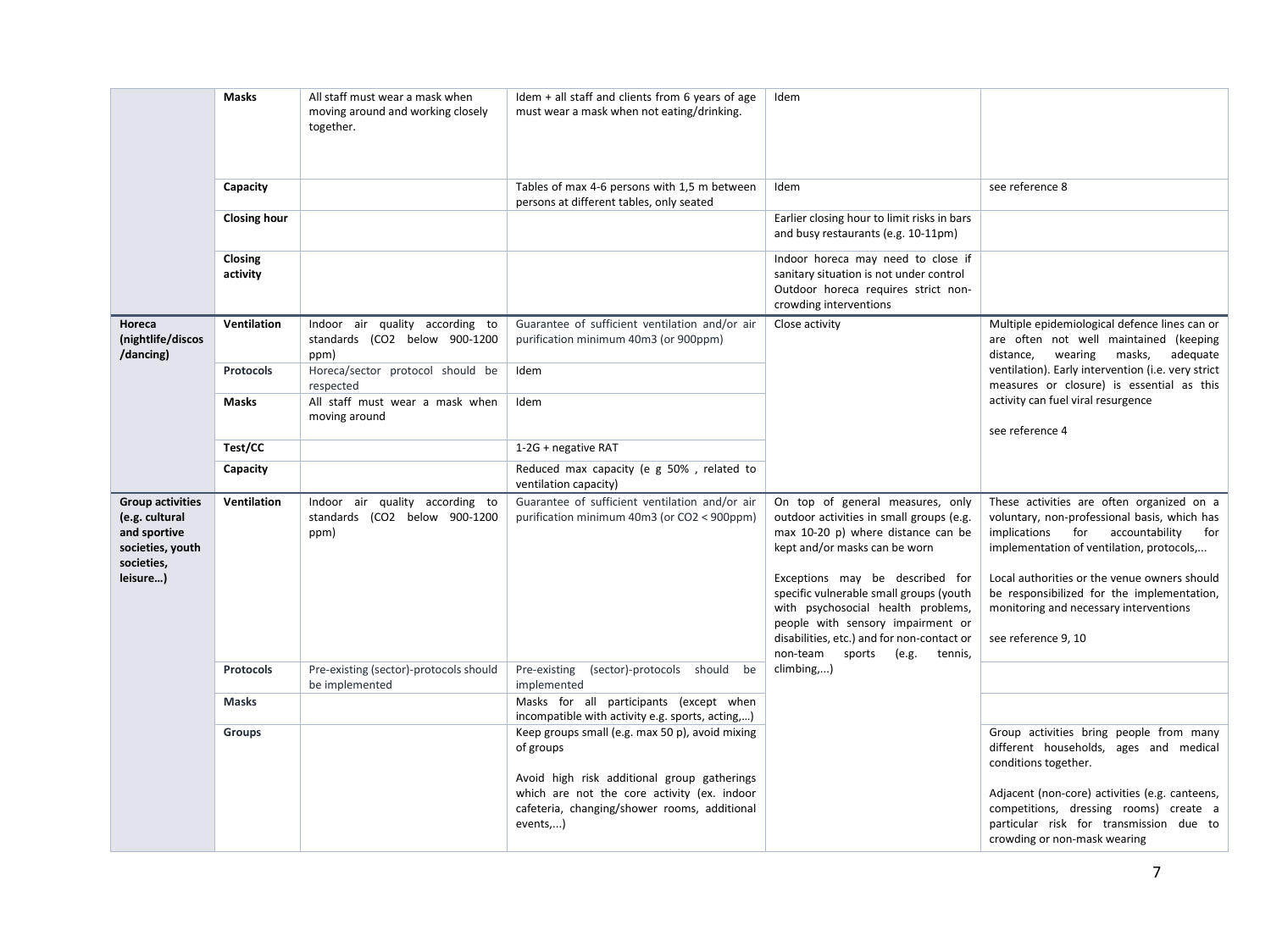|                                                               | <b>Activities</b> |                                                                                                                                                                                                                                                               | Organize activities preferentially outdoor<br>Avoid overnight activities<br>Consider using selftests/RAT for<br>high<br>transmission risk activities |                                                                                                                                                               | The range of groups activities is very broad<br>(cultural, sportive, youth, leisure,).<br>Some group activities are incompatible with<br>mask wearing (e.g. close contact sports,<br>dancing, acting) and have a higher intrinsic<br>transmission risk.<br>Overnight activities are associated with much<br>longer and more intense exposure to other<br>people, mostly in an indoor setting |
|---------------------------------------------------------------|-------------------|---------------------------------------------------------------------------------------------------------------------------------------------------------------------------------------------------------------------------------------------------------------|------------------------------------------------------------------------------------------------------------------------------------------------------|---------------------------------------------------------------------------------------------------------------------------------------------------------------|----------------------------------------------------------------------------------------------------------------------------------------------------------------------------------------------------------------------------------------------------------------------------------------------------------------------------------------------------------------------------------------------|
| <b>Audiences</b><br>(culture, sports,<br>cinema,<br>religious | Ventilation       | Indoor air quality according to<br>standards (CO2 below 800-1200<br>ppm) and/or air purification system if<br>effective ventilation is not possible                                                                                                           | Guarantee of sufficient ventilation and/or air<br>purification minimum 40m3 (or 900ppm).                                                             | Idem                                                                                                                                                          | Given the large number of persons gathering,<br>Swiss cheese approach is needed in level 2<br>and 3: adequate ventilation + mask wearing +<br>safe distance.                                                                                                                                                                                                                                 |
| gatherings,)                                                  | <b>Protocols</b>  | Pre-existing sector protocols should<br>be enforced + risk assessments and<br>action plans                                                                                                                                                                    | Idem                                                                                                                                                 | Idem                                                                                                                                                          | see reference 9                                                                                                                                                                                                                                                                                                                                                                              |
|                                                               | <b>Masks</b>      | Masks for indoors events<br>for<br>everybody in audience from age 12 y<br>old                                                                                                                                                                                 | Masks for everybody in audience from age 6 y<br>old for indoor and crowded outdoor events                                                            | Idem                                                                                                                                                          |                                                                                                                                                                                                                                                                                                                                                                                              |
|                                                               | Crowding          |                                                                                                                                                                                                                                                               | Anti-crowding management compulsory with<br>compartmentation option                                                                                  | Idem,<br>without compartmentation<br>option                                                                                                                   | Mass gatherings with potential impact on<br>pûblic transport and public domain need to be<br>suspended in level 3                                                                                                                                                                                                                                                                            |
|                                                               | Capacity          | Investment in adequate ventilation is<br>essential. However, If in the<br>meantime ventilation standards<br>cannot be met, capacities should be<br>reduced accordingly, e.g. max 100%<br>CIRM at 25m3 (or 1200ppm) or 75%<br>CIRM if neither standard is met. | Furter capacity reduction in function of reaching<br>ventilation levels<br>Absolute maximum cap may be needed to avoid<br>mass events                | Furter capacity reduction in function of<br>reaching ventilation levels<br>Absolute maximum cap may be needed<br>to avoid mass events                         | Capacity is correlated to the ventilation<br>capacity and distance between seated groups<br>Absolute maximum cap may be needed to<br>avoid crowding within and around event<br>(including public transport - this implies<br>suspension of mass events which can act as<br>superspreading events<br>see advice GEMS 31 (pg 15)                                                               |
|                                                               |                   |                                                                                                                                                                                                                                                               | 1,5m distance between households/groups in<br>audiences to be guaranteed (this implies 50-<br>75% capacity reduction)                                | Idem                                                                                                                                                          |                                                                                                                                                                                                                                                                                                                                                                                              |
|                                                               |                   |                                                                                                                                                                                                                                                               | Indoor: Combination of maximum proportion of<br>occupied seats (e.g. 50%) and maximum<br>capacity audience of 500-1000 (plafond)                     | Indoor: only passive, seated events in<br>small audiences (e.g. 200 p). Higher<br>capacities could be maintained in<br>venues reaching ventilation standards  | Safeguarding certain activities even for small<br>audiences is highly important for mental<br>health (both audience and performers)                                                                                                                                                                                                                                                          |
|                                                               |                   |                                                                                                                                                                                                                                                               | Outdoor: Maximum capacity audience of 1000-<br>2000 (plafond) and a capacity reduction (e.g.<br>50%) if the event is not static                      | Outdoor: only seated/static events in<br>small audiences (e.g. 500 p) or active<br>events with respect of > 1,5 m distance<br>at all times (e.g. $1 p/10m2$ ) |                                                                                                                                                                                                                                                                                                                                                                                              |
|                                                               | Catering          | Catering according to horeca rules                                                                                                                                                                                                                            | Idem                                                                                                                                                 | No catering                                                                                                                                                   | activities<br>connected to<br>Horeca<br>e.g.<br>performances could lead to more intense<br>mixing of groups and lack of adherence to<br>mask wearing and distance rules                                                                                                                                                                                                                      |